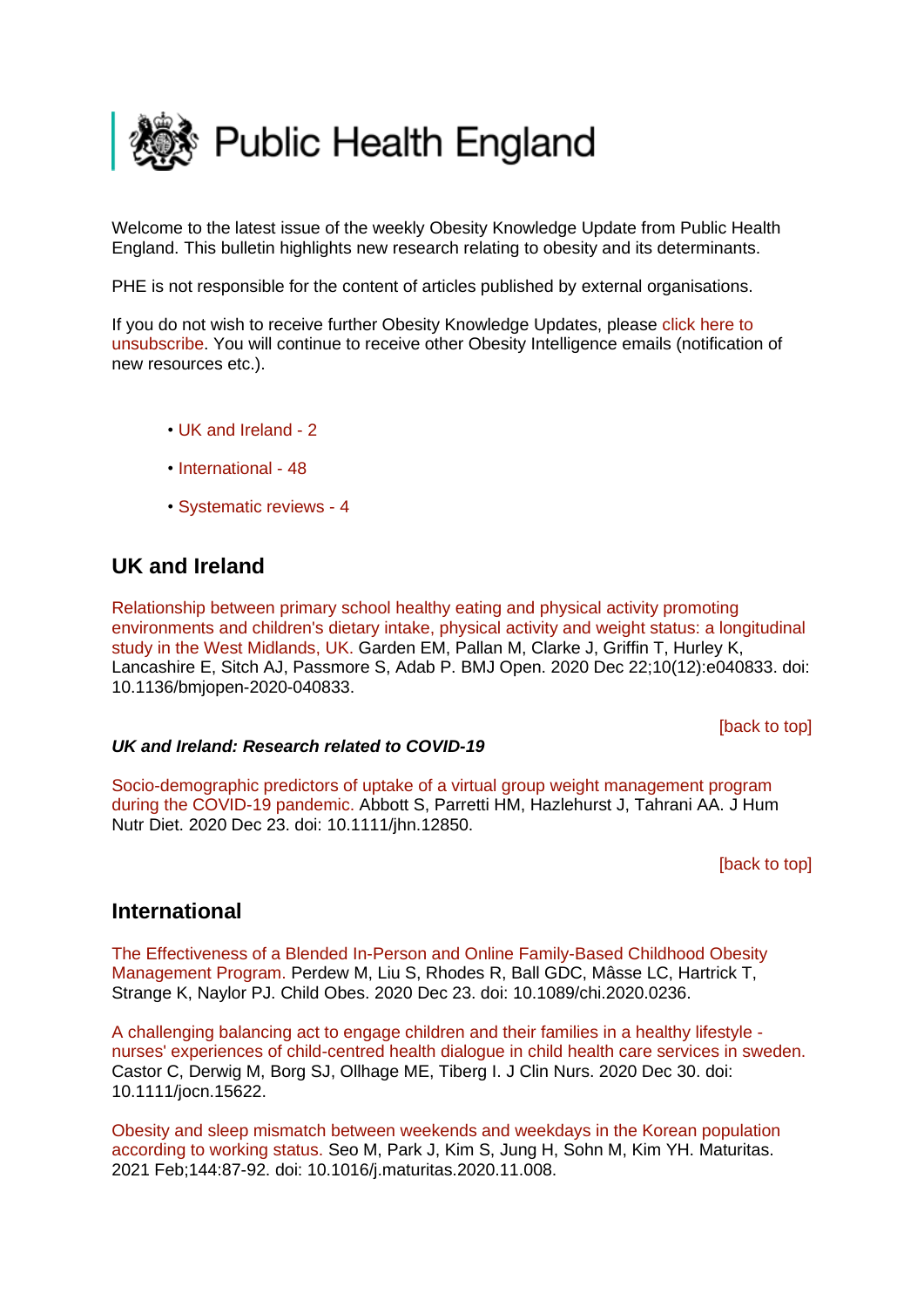[Consumer Comprehension of the Nutrition Facts Label: A Comparison of the Original and](https://eur01.safelinks.protection.outlook.com/?url=https%3A%2F%2Fpubmed.ncbi.nlm.nih.gov%2F33356408%2F&data=04%7C01%7CMaggie.Graham%40phe.gov.uk%7C802d34b5f9f84b8b50d108d8b157083b%7Cee4e14994a354b2ead475f3cf9de8666%7C0%7C0%7C637454334640459453%7CUnknown%7CTWFpbGZsb3d8eyJWIjoiMC4wLjAwMDAiLCJQIjoiV2luMzIiLCJBTiI6Ik1haWwiLCJXVCI6Mn0%3D%7C1000&sdata=rN3GCCHNH4I%2FDTYH1U7BMa2k07%2F2ZCTvRyYT2aOyw2E%3D&reserved=0)  [Updated Labels. K](https://eur01.safelinks.protection.outlook.com/?url=https%3A%2F%2Fpubmed.ncbi.nlm.nih.gov%2F33356408%2F&data=04%7C01%7CMaggie.Graham%40phe.gov.uk%7C802d34b5f9f84b8b50d108d8b157083b%7Cee4e14994a354b2ead475f3cf9de8666%7C0%7C0%7C637454334640459453%7CUnknown%7CTWFpbGZsb3d8eyJWIjoiMC4wLjAwMDAiLCJQIjoiV2luMzIiLCJBTiI6Ik1haWwiLCJXVCI6Mn0%3D%7C1000&sdata=rN3GCCHNH4I%2FDTYH1U7BMa2k07%2F2ZCTvRyYT2aOyw2E%3D&reserved=0)im EJ, Ellison B, Prescott MP, Nayga RM Jr. Am J Health Promot. 2020 Dec 28:890117120983128. doi: 10.1177/0890117120983128.

[Association between Nutrition Policies and Student Body Mass Index. S](https://eur01.safelinks.protection.outlook.com/?url=https%3A%2F%2Fpubmed.ncbi.nlm.nih.gov%2F33374504%2F&data=04%7C01%7CMaggie.Graham%40phe.gov.uk%7C802d34b5f9f84b8b50d108d8b157083b%7Cee4e14994a354b2ead475f3cf9de8666%7C0%7C0%7C637454334640459453%7CUnknown%7CTWFpbGZsb3d8eyJWIjoiMC4wLjAwMDAiLCJQIjoiV2luMzIiLCJBTiI6Ik1haWwiLCJXVCI6Mn0%3D%7C1000&sdata=LLZsNGaHLmn6Hqj8sHj2YQyedWbxJP%2Br%2BjA2FNiPkDI%3D&reserved=0)chwartz MB, Leider J, Cohen JFW, Turner L, Chriqui JF. Nutrients. 2020 Dec 23;13(1):E13. doi: 10.3390/nu13010013.

[Associations of lifestyle risk factors with overweight or obesity among adolescents: a](https://eur01.safelinks.protection.outlook.com/?url=https%3A%2F%2Fpubmed.ncbi.nlm.nih.gov%2F33381796%2F&data=04%7C01%7CMaggie.Graham%40phe.gov.uk%7C802d34b5f9f84b8b50d108d8b157083b%7Cee4e14994a354b2ead475f3cf9de8666%7C0%7C0%7C637454334640469448%7CUnknown%7CTWFpbGZsb3d8eyJWIjoiMC4wLjAwMDAiLCJQIjoiV2luMzIiLCJBTiI6Ik1haWwiLCJXVCI6Mn0%3D%7C1000&sdata=KnLb43i3BzTJl2zr5R9%2BvsNI0jk7UKfftvuOHsy%2Bdfc%3D&reserved=0)  [multicountry analysis. S](https://eur01.safelinks.protection.outlook.com/?url=https%3A%2F%2Fpubmed.ncbi.nlm.nih.gov%2F33381796%2F&data=04%7C01%7CMaggie.Graham%40phe.gov.uk%7C802d34b5f9f84b8b50d108d8b157083b%7Cee4e14994a354b2ead475f3cf9de8666%7C0%7C0%7C637454334640469448%7CUnknown%7CTWFpbGZsb3d8eyJWIjoiMC4wLjAwMDAiLCJQIjoiV2luMzIiLCJBTiI6Ik1haWwiLCJXVCI6Mn0%3D%7C1000&sdata=KnLb43i3BzTJl2zr5R9%2BvsNI0jk7UKfftvuOHsy%2Bdfc%3D&reserved=0)ultana S, Rahman MM, Sigel B, Hashizume M. Am J Clin Nutr. 2020 Dec 31:nqaa337. doi: 10.1093/ajcn/nqaa337.

[Further evidence from the LiveLighter® campaign: a controlled cohort study in Victoria and](https://eur01.safelinks.protection.outlook.com/?url=https%3A%2F%2Fpubmed.ncbi.nlm.nih.gov%2F33369816%2F&data=04%7C01%7CMaggie.Graham%40phe.gov.uk%7C802d34b5f9f84b8b50d108d8b157083b%7Cee4e14994a354b2ead475f3cf9de8666%7C0%7C0%7C637454334640469448%7CUnknown%7CTWFpbGZsb3d8eyJWIjoiMC4wLjAwMDAiLCJQIjoiV2luMzIiLCJBTiI6Ik1haWwiLCJXVCI6Mn0%3D%7C1000&sdata=25OLLDeNoLB%2BDiMqASOwY%2F5wlkcyydWOBZf%2B7U3ShAE%3D&reserved=0)  [South Australia. M](https://eur01.safelinks.protection.outlook.com/?url=https%3A%2F%2Fpubmed.ncbi.nlm.nih.gov%2F33369816%2F&data=04%7C01%7CMaggie.Graham%40phe.gov.uk%7C802d34b5f9f84b8b50d108d8b157083b%7Cee4e14994a354b2ead475f3cf9de8666%7C0%7C0%7C637454334640469448%7CUnknown%7CTWFpbGZsb3d8eyJWIjoiMC4wLjAwMDAiLCJQIjoiV2luMzIiLCJBTiI6Ik1haWwiLCJXVCI6Mn0%3D%7C1000&sdata=25OLLDeNoLB%2BDiMqASOwY%2F5wlkcyydWOBZf%2B7U3ShAE%3D&reserved=0)iller C, Caruso J, Dono J, Morley B, Wakefield M, Dixon H, Ettridge K. Health Promot J Austr. 2020 Dec 28. doi: 10.1002/hpja.453.

[Sarcopenia, Diet, Physical Activity and Obesity in European Middle-Aged and Older Adults:](https://eur01.safelinks.protection.outlook.com/?url=https%3A%2F%2Fpubmed.ncbi.nlm.nih.gov%2F33375058%2F&data=04%7C01%7CMaggie.Graham%40phe.gov.uk%7C802d34b5f9f84b8b50d108d8b157083b%7Cee4e14994a354b2ead475f3cf9de8666%7C0%7C0%7C637454334640479441%7CUnknown%7CTWFpbGZsb3d8eyJWIjoiMC4wLjAwMDAiLCJQIjoiV2luMzIiLCJBTiI6Ik1haWwiLCJXVCI6Mn0%3D%7C1000&sdata=VYPfnXtfvNE07gk0rmmisfIgUe0E4sNCKxx5ACXkkAg%3D&reserved=0)  [The LifeAge Study. M](https://eur01.safelinks.protection.outlook.com/?url=https%3A%2F%2Fpubmed.ncbi.nlm.nih.gov%2F33375058%2F&data=04%7C01%7CMaggie.Graham%40phe.gov.uk%7C802d34b5f9f84b8b50d108d8b157083b%7Cee4e14994a354b2ead475f3cf9de8666%7C0%7C0%7C637454334640479441%7CUnknown%7CTWFpbGZsb3d8eyJWIjoiMC4wLjAwMDAiLCJQIjoiV2luMzIiLCJBTiI6Ik1haWwiLCJXVCI6Mn0%3D%7C1000&sdata=VYPfnXtfvNE07gk0rmmisfIgUe0E4sNCKxx5ACXkkAg%3D&reserved=0)arcos-Pardo PJ, González-Gálvez N, López-Vivancos A, Espeso-García A, Martínez-Aranda LM, Gea-García GM, Orquín-Castrillón FJ, Carbonell-Baeza A, Jiménez-García JD, Velázquez-Díaz D, Cadenas-Sanchez C, Isidori E, Fossati C, Pigozzi F, Rum L, Norton C, Tierney A, Äbelkalns I, Klempere-Sipjagina A, Porozovs J, Hannola H, Niemisalo N, Hokka L, Jiménez-Pavón D, Vaquero-Cristóbal R. Nutrients. 2020 Dec 22;13(1):E8. doi: 10.3390/nu13010008.

Timing of food consumption [in Hispanic adolescents with obesity.](https://eur01.safelinks.protection.outlook.com/?url=https%3A%2F%2Fpubmed.ncbi.nlm.nih.gov%2F33370849%2F&data=04%7C01%7CMaggie.Graham%40phe.gov.uk%7C802d34b5f9f84b8b50d108d8b157083b%7Cee4e14994a354b2ead475f3cf9de8666%7C0%7C0%7C637454334640489436%7CUnknown%7CTWFpbGZsb3d8eyJWIjoiMC4wLjAwMDAiLCJQIjoiV2luMzIiLCJBTiI6Ik1haWwiLCJXVCI6Mn0%3D%7C1000&sdata=mvXuU55BnlPs89cl%2BR1SgCB4gDAOx45cA17Ynst98JE%3D&reserved=0) Vidmar AP, Jones RB, Wee CP, Berger PK, Plows JF, Claudia Rios RD, Raymond JK, Goran MI. Pediatr Obes. 2020 Dec 28:e12764. doi: 10.1111/ijpo.12764.

[Comparison of the Physical Activity Measured by a Consumer Wearable Activity Tracker and](https://eur01.safelinks.protection.outlook.com/?url=https%3A%2F%2Fpubmed.ncbi.nlm.nih.gov%2F33372896%2F&data=04%7C01%7CMaggie.Graham%40phe.gov.uk%7C802d34b5f9f84b8b50d108d8b157083b%7Cee4e14994a354b2ead475f3cf9de8666%7C0%7C0%7C637454334640489436%7CUnknown%7CTWFpbGZsb3d8eyJWIjoiMC4wLjAwMDAiLCJQIjoiV2luMzIiLCJBTiI6Ik1haWwiLCJXVCI6Mn0%3D%7C1000&sdata=wLNyThWFA3s95tnVAwkKxNzAbmH2RzvNwfDbvy167Wc%3D&reserved=0)  [That Measured by Self-Report: Cross-Sectional Analysis of the Health eHeart Study. B](https://eur01.safelinks.protection.outlook.com/?url=https%3A%2F%2Fpubmed.ncbi.nlm.nih.gov%2F33372896%2F&data=04%7C01%7CMaggie.Graham%40phe.gov.uk%7C802d34b5f9f84b8b50d108d8b157083b%7Cee4e14994a354b2ead475f3cf9de8666%7C0%7C0%7C637454334640489436%7CUnknown%7CTWFpbGZsb3d8eyJWIjoiMC4wLjAwMDAiLCJQIjoiV2luMzIiLCJBTiI6Ik1haWwiLCJXVCI6Mn0%3D%7C1000&sdata=wLNyThWFA3s95tnVAwkKxNzAbmH2RzvNwfDbvy167Wc%3D&reserved=0)eagle AJ, Tison GH, Aschbacher K, Olgin JE, Marcus GM, Pletcher MJ. JMIR Mhealth Uhealth. 2020 Dec 29;8(12):e22090. doi: 10.2196/22090.

[Projecting the prevalence of obesity in South Korea through 2040: a microsimulation](https://eur01.safelinks.protection.outlook.com/?url=https%3A%2F%2Fpubmed.ncbi.nlm.nih.gov%2F33380475%2F&data=04%7C01%7CMaggie.Graham%40phe.gov.uk%7C802d34b5f9f84b8b50d108d8b157083b%7Cee4e14994a354b2ead475f3cf9de8666%7C0%7C0%7C637454334640499432%7CUnknown%7CTWFpbGZsb3d8eyJWIjoiMC4wLjAwMDAiLCJQIjoiV2luMzIiLCJBTiI6Ik1haWwiLCJXVCI6Mn0%3D%7C1000&sdata=QthD0gyAGGChJteVKF%2FrnZhiqwONuh%2BashGjiI1f7E0%3D&reserved=0)  [modelling approach. J](https://eur01.safelinks.protection.outlook.com/?url=https%3A%2F%2Fpubmed.ncbi.nlm.nih.gov%2F33380475%2F&data=04%7C01%7CMaggie.Graham%40phe.gov.uk%7C802d34b5f9f84b8b50d108d8b157083b%7Cee4e14994a354b2ead475f3cf9de8666%7C0%7C0%7C637454334640499432%7CUnknown%7CTWFpbGZsb3d8eyJWIjoiMC4wLjAwMDAiLCJQIjoiV2luMzIiLCJBTiI6Ik1haWwiLCJXVCI6Mn0%3D%7C1000&sdata=QthD0gyAGGChJteVKF%2FrnZhiqwONuh%2BashGjiI1f7E0%3D&reserved=0)ung YS, Kim YE, Go DS, Yoon SJ. BMJ Open. 2020 Dec 30;10(12):e037629. doi: 10.1136/bmjopen-2020-037629.

[Cultural Influences on the Regulation of Energy Intake and Obesity: A Qualitative Study](https://eur01.safelinks.protection.outlook.com/?url=https%3A%2F%2Fpubmed.ncbi.nlm.nih.gov%2F33379179%2F&data=04%7C01%7CMaggie.Graham%40phe.gov.uk%7C802d34b5f9f84b8b50d108d8b157083b%7Cee4e14994a354b2ead475f3cf9de8666%7C0%7C0%7C637454334640499432%7CUnknown%7CTWFpbGZsb3d8eyJWIjoiMC4wLjAwMDAiLCJQIjoiV2luMzIiLCJBTiI6Ik1haWwiLCJXVCI6Mn0%3D%7C1000&sdata=cAOZNydhkzpj9CrvLSq2GmOUP6Nsm6Rd%2Ft7uX5WhLNM%3D&reserved=0)  [Comparing Food Customs and Attitudes to Eating in Adults from France and the United](https://eur01.safelinks.protection.outlook.com/?url=https%3A%2F%2Fpubmed.ncbi.nlm.nih.gov%2F33379179%2F&data=04%7C01%7CMaggie.Graham%40phe.gov.uk%7C802d34b5f9f84b8b50d108d8b157083b%7Cee4e14994a354b2ead475f3cf9de8666%7C0%7C0%7C637454334640499432%7CUnknown%7CTWFpbGZsb3d8eyJWIjoiMC4wLjAwMDAiLCJQIjoiV2luMzIiLCJBTiI6Ik1haWwiLCJXVCI6Mn0%3D%7C1000&sdata=cAOZNydhkzpj9CrvLSq2GmOUP6Nsm6Rd%2Ft7uX5WhLNM%3D&reserved=0)  [States. D](https://eur01.safelinks.protection.outlook.com/?url=https%3A%2F%2Fpubmed.ncbi.nlm.nih.gov%2F33379179%2F&data=04%7C01%7CMaggie.Graham%40phe.gov.uk%7C802d34b5f9f84b8b50d108d8b157083b%7Cee4e14994a354b2ead475f3cf9de8666%7C0%7C0%7C637454334640499432%7CUnknown%7CTWFpbGZsb3d8eyJWIjoiMC4wLjAwMDAiLCJQIjoiV2luMzIiLCJBTiI6Ik1haWwiLCJXVCI6Mn0%3D%7C1000&sdata=cAOZNydhkzpj9CrvLSq2GmOUP6Nsm6Rd%2Ft7uX5WhLNM%3D&reserved=0)ao MC, Thiron S, Messer E, Sergeant C, Sévigné A, Huart C, Rossi M, Silverman I, Sakaida K, Bel Lassen P, Sarrat C, Arciniegas L, Das SK, Gausserès N, Clément K, Roberts SB. Nutrients. 2020 Dec 28;13(1):E63. doi: 10.3390/nu13010063.

[Physical Activity and Insulin Resistance in 6,500 NHANES Adults: The Role of Abdominal](https://eur01.safelinks.protection.outlook.com/?url=https%3A%2F%2Fpubmed.ncbi.nlm.nih.gov%2F33376604%2F&data=04%7C01%7CMaggie.Graham%40phe.gov.uk%7C802d34b5f9f84b8b50d108d8b157083b%7Cee4e14994a354b2ead475f3cf9de8666%7C0%7C0%7C637454334640509422%7CUnknown%7CTWFpbGZsb3d8eyJWIjoiMC4wLjAwMDAiLCJQIjoiV2luMzIiLCJBTiI6Ik1haWwiLCJXVCI6Mn0%3D%7C1000&sdata=zqZ4iZCu22%2BBUy9DJdLUv1dv3ZF085%2BALRsAA%2BVHt2A%3D&reserved=0)  [Obesity. F](https://eur01.safelinks.protection.outlook.com/?url=https%3A%2F%2Fpubmed.ncbi.nlm.nih.gov%2F33376604%2F&data=04%7C01%7CMaggie.Graham%40phe.gov.uk%7C802d34b5f9f84b8b50d108d8b157083b%7Cee4e14994a354b2ead475f3cf9de8666%7C0%7C0%7C637454334640509422%7CUnknown%7CTWFpbGZsb3d8eyJWIjoiMC4wLjAwMDAiLCJQIjoiV2luMzIiLCJBTiI6Ik1haWwiLCJXVCI6Mn0%3D%7C1000&sdata=zqZ4iZCu22%2BBUy9DJdLUv1dv3ZF085%2BALRsAA%2BVHt2A%3D&reserved=0)owler JR, Tucker LA, Bailey BW, LeCheminant JD. J Obes. 2020 Mar 26;2020:3848256. doi: 10.1155/2020/3848256.

[Behavioural change, weight loss and risk of dementia: A longitudinal study. A](https://eur01.safelinks.protection.outlook.com/?url=https%3A%2F%2Fpubmed.ncbi.nlm.nih.gov%2F33370594%2F&data=04%7C01%7CMaggie.Graham%40phe.gov.uk%7C802d34b5f9f84b8b50d108d8b157083b%7Cee4e14994a354b2ead475f3cf9de8666%7C0%7C0%7C637454334640519418%7CUnknown%7CTWFpbGZsb3d8eyJWIjoiMC4wLjAwMDAiLCJQIjoiV2luMzIiLCJBTiI6Ik1haWwiLCJXVCI6Mn0%3D%7C1000&sdata=gThqOftzyMuDDZuo1gTEUlZGpoX6OQ4%2FNqlYPb7nRQ8%3D&reserved=0)stell-Burt T, Navakatikyan MA, Feng X. Prev Med. 2020 Dec 25:106386. doi: 10.1016/j.ypmed.2020.106386.

[Understanding obesity-related behaviors in youth from a systems dynamics perspective: The](https://eur01.safelinks.protection.outlook.com/?url=https%3A%2F%2Fpubmed.ncbi.nlm.nih.gov%2F33369045%2F&data=04%7C01%7CMaggie.Graham%40phe.gov.uk%7C802d34b5f9f84b8b50d108d8b157083b%7Cee4e14994a354b2ead475f3cf9de8666%7C0%7C0%7C637454334640529409%7CUnknown%7CTWFpbGZsb3d8eyJWIjoiMC4wLjAwMDAiLCJQIjoiV2luMzIiLCJBTiI6Ik1haWwiLCJXVCI6Mn0%3D%7C1000&sdata=wJ3HOUHfdZ%2FBVcG6X3AEm9vwDg0lfhPPXI3tkPRi6r4%3D&reserved=0)  [use of causal loop diagrams. W](https://eur01.safelinks.protection.outlook.com/?url=https%3A%2F%2Fpubmed.ncbi.nlm.nih.gov%2F33369045%2F&data=04%7C01%7CMaggie.Graham%40phe.gov.uk%7C802d34b5f9f84b8b50d108d8b157083b%7Cee4e14994a354b2ead475f3cf9de8666%7C0%7C0%7C637454334640529409%7CUnknown%7CTWFpbGZsb3d8eyJWIjoiMC4wLjAwMDAiLCJQIjoiV2luMzIiLCJBTiI6Ik1haWwiLCJXVCI6Mn0%3D%7C1000&sdata=wJ3HOUHfdZ%2FBVcG6X3AEm9vwDg0lfhPPXI3tkPRi6r4%3D&reserved=0)aterlander WE, Singh A, Altenburg T, Dijkstra C, Luna Pinzon A, Anselma M, Busch V, van Houtum L, Emke H, Overman ML, Chinapaw MJM, Stronks K. Obes Rev. 2020 Dec 27. doi: 10.1111/obr.13185.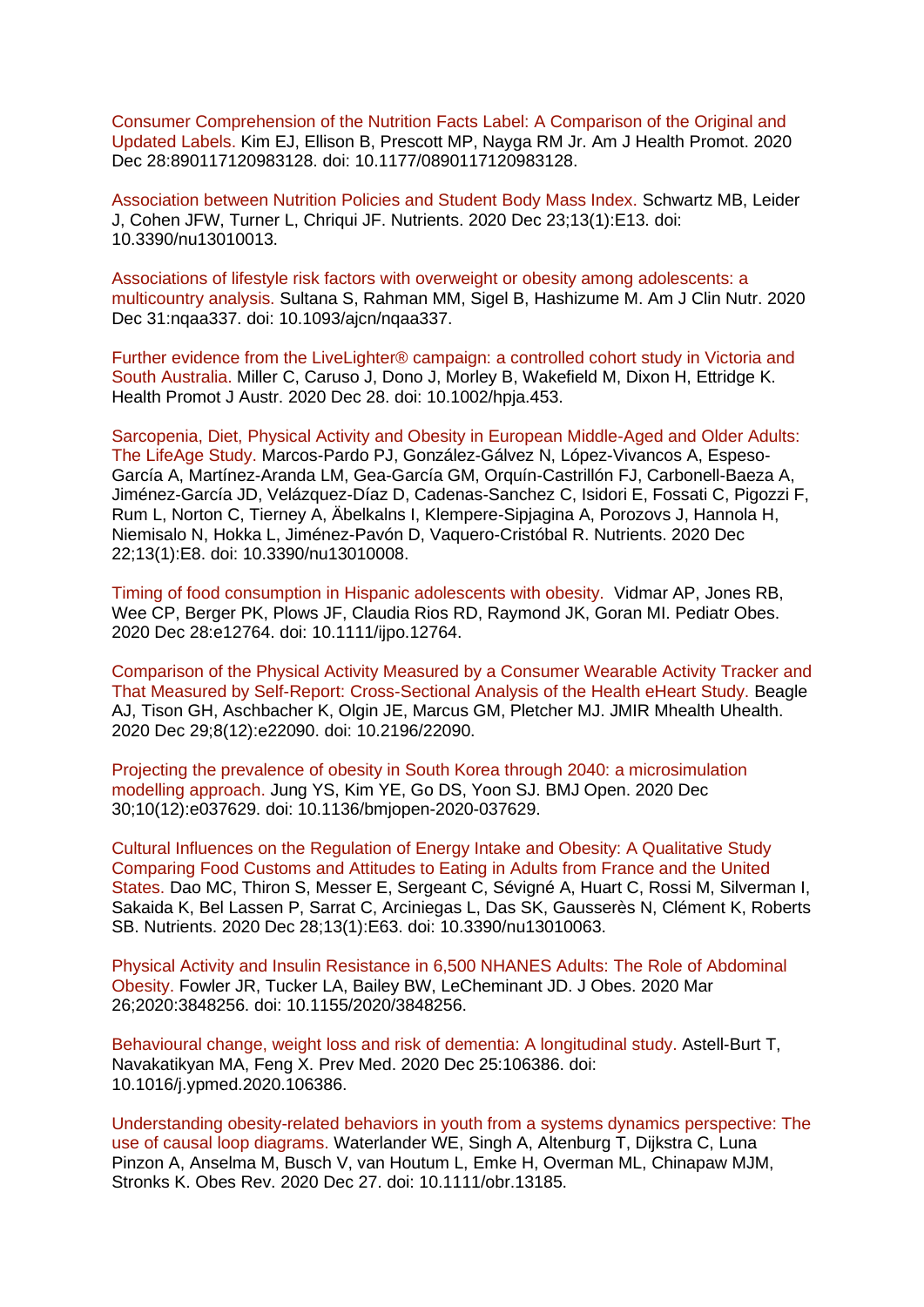[Consequences of Low Sleep Duration in Anthropometric and Body Composition Parameters](https://eur01.safelinks.protection.outlook.com/?url=https%3A%2F%2Fpubmed.ncbi.nlm.nih.gov%2F33375679%2F&data=04%7C01%7CMaggie.Graham%40phe.gov.uk%7C802d34b5f9f84b8b50d108d8b157083b%7Cee4e14994a354b2ead475f3cf9de8666%7C0%7C0%7C637454334640529409%7CUnknown%7CTWFpbGZsb3d8eyJWIjoiMC4wLjAwMDAiLCJQIjoiV2luMzIiLCJBTiI6Ik1haWwiLCJXVCI6Mn0%3D%7C1000&sdata=wlSWGiWrhZwaK2I92NeWJ7MFaJBMOxbLaEeHIrG8Fc8%3D&reserved=0)  [of Chilean Preschoolers. A](https://eur01.safelinks.protection.outlook.com/?url=https%3A%2F%2Fpubmed.ncbi.nlm.nih.gov%2F33375679%2F&data=04%7C01%7CMaggie.Graham%40phe.gov.uk%7C802d34b5f9f84b8b50d108d8b157083b%7Cee4e14994a354b2ead475f3cf9de8666%7C0%7C0%7C637454334640529409%7CUnknown%7CTWFpbGZsb3d8eyJWIjoiMC4wLjAwMDAiLCJQIjoiV2luMzIiLCJBTiI6Ik1haWwiLCJXVCI6Mn0%3D%7C1000&sdata=wlSWGiWrhZwaK2I92NeWJ7MFaJBMOxbLaEeHIrG8Fc8%3D&reserved=0)lvarez C, Paredes-Arévalos L, Obando I, Leal M, Avila Y, Sadarangani KP, Delgado-Floody P, Alonso-Martínez AM, Izquierdo M. Children (Basel). 2020 Dec 25;8(1):E8. doi: 10.3390/children8010008.

[Nutrition and physical activity environments in primary schools in Poland -](https://eur01.safelinks.protection.outlook.com/?url=https%3A%2F%2Fpubmed.ncbi.nlm.nih.gov%2F33356068%2F&data=04%7C01%7CMaggie.Graham%40phe.gov.uk%7C802d34b5f9f84b8b50d108d8b157083b%7Cee4e14994a354b2ead475f3cf9de8666%7C0%7C0%7C637454334640539408%7CUnknown%7CTWFpbGZsb3d8eyJWIjoiMC4wLjAwMDAiLCJQIjoiV2luMzIiLCJBTiI6Ik1haWwiLCJXVCI6Mn0%3D%7C1000&sdata=Mz5VC6cumaDSsFzTMyo7UB5GVPtydR7nkFRFTu5PDMg%3D&reserved=0) COSI study. Korzycka M, Jodkowska M, Oblacińska A, Fijałkowska A. Ann Agric Environ Med. 2020 Dec 22;27(4):605-612. doi: 10.26444/aaem/114223.

["I Feel Like Less of a Mom": Experiences of Weight Stigma by Association among Mothers](https://eur01.safelinks.protection.outlook.com/?url=https%3A%2F%2Fpubmed.ncbi.nlm.nih.gov%2F33373542%2F&data=04%7C01%7CMaggie.Graham%40phe.gov.uk%7C802d34b5f9f84b8b50d108d8b157083b%7Cee4e14994a354b2ead475f3cf9de8666%7C0%7C0%7C637454334640539408%7CUnknown%7CTWFpbGZsb3d8eyJWIjoiMC4wLjAwMDAiLCJQIjoiV2luMzIiLCJBTiI6Ik1haWwiLCJXVCI6Mn0%3D%7C1000&sdata=%2FsW13SDs0iu4OBMmF39TPZKH8xnPa06KsCFdSYSktnE%3D&reserved=0)  [of Children with Overweight and Obesity. G](https://eur01.safelinks.protection.outlook.com/?url=https%3A%2F%2Fpubmed.ncbi.nlm.nih.gov%2F33373542%2F&data=04%7C01%7CMaggie.Graham%40phe.gov.uk%7C802d34b5f9f84b8b50d108d8b157083b%7Cee4e14994a354b2ead475f3cf9de8666%7C0%7C0%7C637454334640539408%7CUnknown%7CTWFpbGZsb3d8eyJWIjoiMC4wLjAwMDAiLCJQIjoiV2luMzIiLCJBTiI6Ik1haWwiLCJXVCI6Mn0%3D%7C1000&sdata=%2FsW13SDs0iu4OBMmF39TPZKH8xnPa06KsCFdSYSktnE%3D&reserved=0)orlick JC, Gorman CV, Weeks HM, Pearlman AT, Schvey NA, Bauer KW. Child Obes. 2020 Dec 29. doi: 10.1089/chi.2020.0199.

[Intergenerational social mobility and body mass index trajectories -](https://eur01.safelinks.protection.outlook.com/?url=https%3A%2F%2Fpubmed.ncbi.nlm.nih.gov%2F33385060%2F&data=04%7C01%7CMaggie.Graham%40phe.gov.uk%7C802d34b5f9f84b8b50d108d8b157083b%7Cee4e14994a354b2ead475f3cf9de8666%7C0%7C0%7C637454334640549401%7CUnknown%7CTWFpbGZsb3d8eyJWIjoiMC4wLjAwMDAiLCJQIjoiV2luMzIiLCJBTiI6Ik1haWwiLCJXVCI6Mn0%3D%7C1000&sdata=bA8%2FE%2FkZ5OjfRX%2BZOyw3XLzEP5taW67GCK9h8g1VDKw%3D&reserved=0) A follow-up study from [Finland. S](https://eur01.safelinks.protection.outlook.com/?url=https%3A%2F%2Fpubmed.ncbi.nlm.nih.gov%2F33385060%2F&data=04%7C01%7CMaggie.Graham%40phe.gov.uk%7C802d34b5f9f84b8b50d108d8b157083b%7Cee4e14994a354b2ead475f3cf9de8666%7C0%7C0%7C637454334640549401%7CUnknown%7CTWFpbGZsb3d8eyJWIjoiMC4wLjAwMDAiLCJQIjoiV2luMzIiLCJBTiI6Ik1haWwiLCJXVCI6Mn0%3D%7C1000&sdata=bA8%2FE%2FkZ5OjfRX%2BZOyw3XLzEP5taW67GCK9h8g1VDKw%3D&reserved=0)almela J, Lallukka T, Kanerva N, Pietiläinen O, Rahkonen O, Mauramo E. SSM Popul Health. 2020 Dec 22;13:100723. doi: 10.1016/j.ssmph.2020.100723.

[Reliance on model-based and model-free control in obesity. J](https://eur01.safelinks.protection.outlook.com/?url=https%3A%2F%2Fpubmed.ncbi.nlm.nih.gov%2F33384425%2F&data=04%7C01%7CMaggie.Graham%40phe.gov.uk%7C802d34b5f9f84b8b50d108d8b157083b%7Cee4e14994a354b2ead475f3cf9de8666%7C0%7C0%7C637454334640549401%7CUnknown%7CTWFpbGZsb3d8eyJWIjoiMC4wLjAwMDAiLCJQIjoiV2luMzIiLCJBTiI6Ik1haWwiLCJXVCI6Mn0%3D%7C1000&sdata=UZLamCrZl2Y3ClfV3nZFVloALmo%2BUNr3bEYNexYF9P0%3D&reserved=0)anssen LK, Mahner FP, Schlagenhauf F, Deserno L, Horstmann A. Sci Rep. 2020 Dec 31;10(1):22433. doi: 10.1038/s41598-020-79929-0.

[Permanent change of station moves and disordered-eating attitudes and behaviors in](https://eur01.safelinks.protection.outlook.com/?url=https%3A%2F%2Fpubmed.ncbi.nlm.nih.gov%2F33373856%2F&data=04%7C01%7CMaggie.Graham%40phe.gov.uk%7C802d34b5f9f84b8b50d108d8b157083b%7Cee4e14994a354b2ead475f3cf9de8666%7C0%7C0%7C637454334640559392%7CUnknown%7CTWFpbGZsb3d8eyJWIjoiMC4wLjAwMDAiLCJQIjoiV2luMzIiLCJBTiI6Ik1haWwiLCJXVCI6Mn0%3D%7C1000&sdata=7P6nF1JOssu9%2Ff1j4l3ypNwZdTgUp72jJtys46MKndQ%3D&reserved=0)  [prevention-seeking adolescent military-dependents. H](https://eur01.safelinks.protection.outlook.com/?url=https%3A%2F%2Fpubmed.ncbi.nlm.nih.gov%2F33373856%2F&data=04%7C01%7CMaggie.Graham%40phe.gov.uk%7C802d34b5f9f84b8b50d108d8b157083b%7Cee4e14994a354b2ead475f3cf9de8666%7C0%7C0%7C637454334640559392%7CUnknown%7CTWFpbGZsb3d8eyJWIjoiMC4wLjAwMDAiLCJQIjoiV2luMzIiLCJBTiI6Ik1haWwiLCJXVCI6Mn0%3D%7C1000&sdata=7P6nF1JOssu9%2Ff1j4l3ypNwZdTgUp72jJtys46MKndQ%3D&reserved=0)iggins Neyland MK, Shank LM, Lavender JM, Rice A, Schindler R, Hennigan K, Solomon S, Kroke P, Schvey NA, Sbrocco T, Wilfley DE, Jorgensen S, Yanovski JA, Olsen CH, Haigney M, Klein DA, Quinlan J, Tanofsky-Kraff M. Eat Behav. 2020 Dec 26;40:101470. doi: 10.1016/j.eatbeh.2020.101470.

[Are Nutrition Standards for Beverages in Schools Associated with Healthier Beverage](https://eur01.safelinks.protection.outlook.com/?url=https%3A%2F%2Fpubmed.ncbi.nlm.nih.gov%2F33383659%2F&data=04%7C01%7CMaggie.Graham%40phe.gov.uk%7C802d34b5f9f84b8b50d108d8b157083b%7Cee4e14994a354b2ead475f3cf9de8666%7C0%7C0%7C637454334640559392%7CUnknown%7CTWFpbGZsb3d8eyJWIjoiMC4wLjAwMDAiLCJQIjoiV2luMzIiLCJBTiI6Ik1haWwiLCJXVCI6Mn0%3D%7C1000&sdata=ELi8W%2Bn6XcEjn8wwFhnjHEw1mVfF%2BQQZCnyRBKZU7Jc%3D&reserved=0)  [Intakes among Adolescents in the US? C](https://eur01.safelinks.protection.outlook.com/?url=https%3A%2F%2Fpubmed.ncbi.nlm.nih.gov%2F33383659%2F&data=04%7C01%7CMaggie.Graham%40phe.gov.uk%7C802d34b5f9f84b8b50d108d8b157083b%7Cee4e14994a354b2ead475f3cf9de8666%7C0%7C0%7C637454334640559392%7CUnknown%7CTWFpbGZsb3d8eyJWIjoiMC4wLjAwMDAiLCJQIjoiV2luMzIiLCJBTiI6Ik1haWwiLCJXVCI6Mn0%3D%7C1000&sdata=ELi8W%2Bn6XcEjn8wwFhnjHEw1mVfF%2BQQZCnyRBKZU7Jc%3D&reserved=0)hriqui JF, Leider J, Cohen JFW, Schwartz M, Turner L. Nutrients. 2020 Dec 29;13(1):E75. doi: 10.3390/nu13010075.

[Executive Function and BMI Trajectories Among Rural, Poor Youth at High Risk for Obesity.](https://eur01.safelinks.protection.outlook.com/?url=https%3A%2F%2Fpubmed.ncbi.nlm.nih.gov%2F33369183%2F&data=04%7C01%7CMaggie.Graham%40phe.gov.uk%7C802d34b5f9f84b8b50d108d8b157083b%7Cee4e14994a354b2ead475f3cf9de8666%7C0%7C0%7C637454334640569391%7CUnknown%7CTWFpbGZsb3d8eyJWIjoiMC4wLjAwMDAiLCJQIjoiV2luMzIiLCJBTiI6Ik1haWwiLCJXVCI6Mn0%3D%7C1000&sdata=S0d6R81fjhJB2s2EDiDBJ4GwKMPQ8OhO8HevzCY2Dlk%3D&reserved=0)  Rollins BY, Riggs NR, Francis LA, Blair CB. Obesity (Silver Spring). 2020 Dec 25. doi: 10.1002/oby.23064.

[Later Meal and Sleep Timing Predicts Higher Percent Body Fat. T](https://eur01.safelinks.protection.outlook.com/?url=https%3A%2F%2Fpubmed.ncbi.nlm.nih.gov%2F33383648%2F&data=04%7C01%7CMaggie.Graham%40phe.gov.uk%7C802d34b5f9f84b8b50d108d8b157083b%7Cee4e14994a354b2ead475f3cf9de8666%7C0%7C0%7C637454334640579384%7CUnknown%7CTWFpbGZsb3d8eyJWIjoiMC4wLjAwMDAiLCJQIjoiV2luMzIiLCJBTiI6Ik1haWwiLCJXVCI6Mn0%3D%7C1000&sdata=h9kvazSa4oHnzVExcpgk9MkdmVEBTw4v4xWQOjU37iI%3D&reserved=0)homas EA, Zaman A, Cornier MA, Catenacci VA, Tussey EJ, Grau L, Arbet J, Broussard JL, Rynders CA. Nutrients. 2020 Dec 29;13(1):E73. doi: 10.3390/nu13010073.

[Nighttime sleep duration trajectories were associated with body mass index trajectories in](https://eur01.safelinks.protection.outlook.com/?url=https%3A%2F%2Fpubmed.ncbi.nlm.nih.gov%2F33369282%2F&data=04%7C01%7CMaggie.Graham%40phe.gov.uk%7C802d34b5f9f84b8b50d108d8b157083b%7Cee4e14994a354b2ead475f3cf9de8666%7C0%7C0%7C637454334640579384%7CUnknown%7CTWFpbGZsb3d8eyJWIjoiMC4wLjAwMDAiLCJQIjoiV2luMzIiLCJBTiI6Ik1haWwiLCJXVCI6Mn0%3D%7C1000&sdata=h2w6BYurtwRAIITVTKmjZ4GeyMi%2Bo12n8Gf2isJ0qIQ%3D&reserved=0)  [early childhood. Z](https://eur01.safelinks.protection.outlook.com/?url=https%3A%2F%2Fpubmed.ncbi.nlm.nih.gov%2F33369282%2F&data=04%7C01%7CMaggie.Graham%40phe.gov.uk%7C802d34b5f9f84b8b50d108d8b157083b%7Cee4e14994a354b2ead475f3cf9de8666%7C0%7C0%7C637454334640579384%7CUnknown%7CTWFpbGZsb3d8eyJWIjoiMC4wLjAwMDAiLCJQIjoiV2luMzIiLCJBTiI6Ik1haWwiLCJXVCI6Mn0%3D%7C1000&sdata=h2w6BYurtwRAIITVTKmjZ4GeyMi%2Bo12n8Gf2isJ0qIQ%3D&reserved=0)heng M, Hesketh KD, Wu JHY, Heitmann BL, Downing K, Campbell KJ. Pediatr Obes. 2020 Dec 28:e12766. doi: 10.1111/ijpo.12766.

[Feeding style profiles are associated with maternal and infant characteristics and infant](https://eur01.safelinks.protection.outlook.com/?url=https%3A%2F%2Fpubmed.ncbi.nlm.nih.gov%2F33359466%2F&data=04%7C01%7CMaggie.Graham%40phe.gov.uk%7C802d34b5f9f84b8b50d108d8b157083b%7Cee4e14994a354b2ead475f3cf9de8666%7C0%7C0%7C637454334640589378%7CUnknown%7CTWFpbGZsb3d8eyJWIjoiMC4wLjAwMDAiLCJQIjoiV2luMzIiLCJBTiI6Ik1haWwiLCJXVCI6Mn0%3D%7C1000&sdata=6%2FFMBJgULeWtcOUJalpQBCPGvTYFAIUuZPW8flQaIRE%3D&reserved=0)  [feeding practices and weight outcomes in African American mothers and infants. T](https://eur01.safelinks.protection.outlook.com/?url=https%3A%2F%2Fpubmed.ncbi.nlm.nih.gov%2F33359466%2F&data=04%7C01%7CMaggie.Graham%40phe.gov.uk%7C802d34b5f9f84b8b50d108d8b157083b%7Cee4e14994a354b2ead475f3cf9de8666%7C0%7C0%7C637454334640589378%7CUnknown%7CTWFpbGZsb3d8eyJWIjoiMC4wLjAwMDAiLCJQIjoiV2luMzIiLCJBTiI6Ik1haWwiLCJXVCI6Mn0%3D%7C1000&sdata=6%2FFMBJgULeWtcOUJalpQBCPGvTYFAIUuZPW8flQaIRE%3D&reserved=0)hompson AL, Wasser H, Nulty A, Bentley ME. Appetite. 2020 Dec 24:105084. doi: 10.1016/j.appet.2020.105084.

[Unburdening the Weight of Stigma: Findings From a Compassion-Focused Group Program](https://eur01.safelinks.protection.outlook.com/?url=https%3A%2F%2Fpubmed.ncbi.nlm.nih.gov%2F33372127%2F&data=04%7C01%7CMaggie.Graham%40phe.gov.uk%7C802d34b5f9f84b8b50d108d8b157083b%7Cee4e14994a354b2ead475f3cf9de8666%7C0%7C0%7C637454334640589378%7CUnknown%7CTWFpbGZsb3d8eyJWIjoiMC4wLjAwMDAiLCJQIjoiV2luMzIiLCJBTiI6Ik1haWwiLCJXVCI6Mn0%3D%7C1000&sdata=EKAn%2FIqn6pflctodmbulbwdQD2rHND1Bc37dfNvG0aM%3D&reserved=0)  [for Women With Overweight and Obesity. F](https://eur01.safelinks.protection.outlook.com/?url=https%3A%2F%2Fpubmed.ncbi.nlm.nih.gov%2F33372127%2F&data=04%7C01%7CMaggie.Graham%40phe.gov.uk%7C802d34b5f9f84b8b50d108d8b157083b%7Cee4e14994a354b2ead475f3cf9de8666%7C0%7C0%7C637454334640589378%7CUnknown%7CTWFpbGZsb3d8eyJWIjoiMC4wLjAwMDAiLCJQIjoiV2luMzIiLCJBTiI6Ik1haWwiLCJXVCI6Mn0%3D%7C1000&sdata=EKAn%2FIqn6pflctodmbulbwdQD2rHND1Bc37dfNvG0aM%3D&reserved=0)orbes YN, Moffitt RL, Van Bokkel M, Donovan CL. J Cogn Psychother. 2020 Nov 1;34(4):336-357. doi: 10.1891/JCPSY-D-20-00015.

[Parental Concerns about Child Weight among 10-17 Year Olds with Overweight/Obesity: A](https://eur01.safelinks.protection.outlook.com/?url=https%3A%2F%2Fpubmed.ncbi.nlm.nih.gov%2F33387678%2F&data=04%7C01%7CMaggie.Graham%40phe.gov.uk%7C802d34b5f9f84b8b50d108d8b157083b%7Cee4e14994a354b2ead475f3cf9de8666%7C0%7C0%7C637454334640599370%7CUnknown%7CTWFpbGZsb3d8eyJWIjoiMC4wLjAwMDAiLCJQIjoiV2luMzIiLCJBTiI6Ik1haWwiLCJXVCI6Mn0%3D%7C1000&sdata=aTSDs23RmedPcm1doMkePsR5rIeuXAJ6jE%2BBPaVzfeY%3D&reserved=0)  [Family Ecological Model. K](https://eur01.safelinks.protection.outlook.com/?url=https%3A%2F%2Fpubmed.ncbi.nlm.nih.gov%2F33387678%2F&data=04%7C01%7CMaggie.Graham%40phe.gov.uk%7C802d34b5f9f84b8b50d108d8b157083b%7Cee4e14994a354b2ead475f3cf9de8666%7C0%7C0%7C637454334640599370%7CUnknown%7CTWFpbGZsb3d8eyJWIjoiMC4wLjAwMDAiLCJQIjoiV2luMzIiLCJBTiI6Ik1haWwiLCJXVCI6Mn0%3D%7C1000&sdata=aTSDs23RmedPcm1doMkePsR5rIeuXAJ6jE%2BBPaVzfeY%3D&reserved=0)enney MK, Lebrun-Harris LA, Vladutiu CJ, Kogan MD. Acad Pediatr. 2020 Dec 30:S1876-2859(20)30649-5. doi: 10.1016/j.acap.2020.12.008.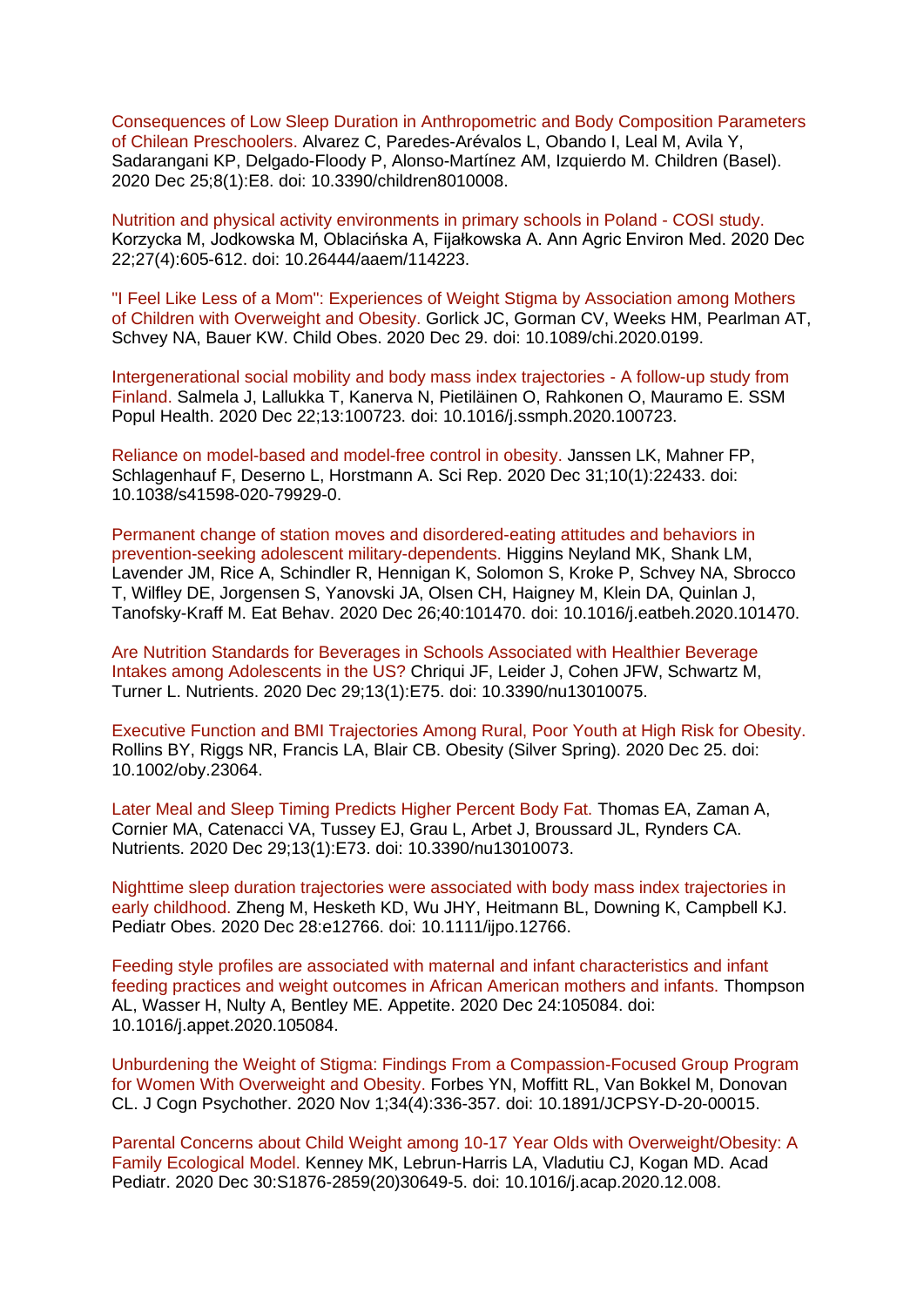[Weight cycling practices in sport: A risk factor for later obesity? M](https://eur01.safelinks.protection.outlook.com/?url=https%3A%2F%2Fpubmed.ncbi.nlm.nih.gov%2F33372395%2F&data=04%7C01%7CMaggie.Graham%40phe.gov.uk%7C802d34b5f9f84b8b50d108d8b157083b%7Cee4e14994a354b2ead475f3cf9de8666%7C0%7C0%7C637454334640609365%7CUnknown%7CTWFpbGZsb3d8eyJWIjoiMC4wLjAwMDAiLCJQIjoiV2luMzIiLCJBTiI6Ik1haWwiLCJXVCI6Mn0%3D%7C1000&sdata=TV%2FYcjKsFb5C1GIq76%2BvWQOvscpIeWWTX6ZqTdWs2Y4%3D&reserved=0)iles-Chan JL, Isacco L. Obes Rev. 2020 Dec 28. doi: 10.1111/obr.13188.

[A positive deviance-based qualitative study of stress, coping, and feeding practices among](https://eur01.safelinks.protection.outlook.com/?url=https%3A%2F%2Fpubmed.ncbi.nlm.nih.gov%2F33367771%2F&data=04%7C01%7CMaggie.Graham%40phe.gov.uk%7C802d34b5f9f84b8b50d108d8b157083b%7Cee4e14994a354b2ead475f3cf9de8666%7C0%7C0%7C637454334640619358%7CUnknown%7CTWFpbGZsb3d8eyJWIjoiMC4wLjAwMDAiLCJQIjoiV2luMzIiLCJBTiI6Ik1haWwiLCJXVCI6Mn0%3D%7C1000&sdata=v4yLfA0h7L9RIq3PnTfq4vTm9qDEMEVFe6pABhXl2oA%3D&reserved=0)  [low-income, Hispanic mothers whose children do versus do not meet guidelines for fruit and](https://eur01.safelinks.protection.outlook.com/?url=https%3A%2F%2Fpubmed.ncbi.nlm.nih.gov%2F33367771%2F&data=04%7C01%7CMaggie.Graham%40phe.gov.uk%7C802d34b5f9f84b8b50d108d8b157083b%7Cee4e14994a354b2ead475f3cf9de8666%7C0%7C0%7C637454334640619358%7CUnknown%7CTWFpbGZsb3d8eyJWIjoiMC4wLjAwMDAiLCJQIjoiV2luMzIiLCJBTiI6Ik1haWwiLCJXVCI6Mn0%3D%7C1000&sdata=v4yLfA0h7L9RIq3PnTfq4vTm9qDEMEVFe6pABhXl2oA%3D&reserved=0)  [vegetable intake. S](https://eur01.safelinks.protection.outlook.com/?url=https%3A%2F%2Fpubmed.ncbi.nlm.nih.gov%2F33367771%2F&data=04%7C01%7CMaggie.Graham%40phe.gov.uk%7C802d34b5f9f84b8b50d108d8b157083b%7Cee4e14994a354b2ead475f3cf9de8666%7C0%7C0%7C637454334640619358%7CUnknown%7CTWFpbGZsb3d8eyJWIjoiMC4wLjAwMDAiLCJQIjoiV2luMzIiLCJBTiI6Ik1haWwiLCJXVCI6Mn0%3D%7C1000&sdata=v4yLfA0h7L9RIq3PnTfq4vTm9qDEMEVFe6pABhXl2oA%3D&reserved=0)honkoff E, Folta SC, Fitopoulos T, Ramirez CN, Bluthenthal R, Pentz MA, Chou CP, Dunton GF. Health Educ Res. 2020 Dec 23;35(6):584-604. doi: 10.1093/her/cyaa037.

[Reception of health messages: effects of stigmatization and forcefulness. S](https://eur01.safelinks.protection.outlook.com/?url=https%3A%2F%2Fpubmed.ncbi.nlm.nih.gov%2F33367845%2F&data=04%7C01%7CMaggie.Graham%40phe.gov.uk%7C802d34b5f9f84b8b50d108d8b157083b%7Cee4e14994a354b2ead475f3cf9de8666%7C0%7C0%7C637454334640619358%7CUnknown%7CTWFpbGZsb3d8eyJWIjoiMC4wLjAwMDAiLCJQIjoiV2luMzIiLCJBTiI6Ik1haWwiLCJXVCI6Mn0%3D%7C1000&sdata=8Qio3H9f706A8SKdFCltaPu2A%2FkIjkHt3aXuWiXVnsA%3D&reserved=0)chnepper R, Blechert J, Stok FM. J Public Health (Oxf). 2020 Dec 26:fdaa233. doi: 10.1093/pubmed/fdaa233.

[Association of meeting both muscle strengthening and aerobic exercise guidelines with](https://eur01.safelinks.protection.outlook.com/?url=https%3A%2F%2Fpubmed.ncbi.nlm.nih.gov%2F33369530%2F&data=04%7C01%7CMaggie.Graham%40phe.gov.uk%7C802d34b5f9f84b8b50d108d8b157083b%7Cee4e14994a354b2ead475f3cf9de8666%7C0%7C0%7C637454334640629355%7CUnknown%7CTWFpbGZsb3d8eyJWIjoiMC4wLjAwMDAiLCJQIjoiV2luMzIiLCJBTiI6Ik1haWwiLCJXVCI6Mn0%3D%7C1000&sdata=hkFPdQZB5VDuNAUmc97j5wrVAt4tkBoOClF0YJBr5IQ%3D&reserved=0)  prevalent overweight and obesity classes - [results from a nationally representative sample of](https://eur01.safelinks.protection.outlook.com/?url=https%3A%2F%2Fpubmed.ncbi.nlm.nih.gov%2F33369530%2F&data=04%7C01%7CMaggie.Graham%40phe.gov.uk%7C802d34b5f9f84b8b50d108d8b157083b%7Cee4e14994a354b2ead475f3cf9de8666%7C0%7C0%7C637454334640629355%7CUnknown%7CTWFpbGZsb3d8eyJWIjoiMC4wLjAwMDAiLCJQIjoiV2luMzIiLCJBTiI6Ik1haWwiLCJXVCI6Mn0%3D%7C1000&sdata=hkFPdQZB5VDuNAUmc97j5wrVAt4tkBoOClF0YJBr5IQ%3D&reserved=0)  [German adults. T](https://eur01.safelinks.protection.outlook.com/?url=https%3A%2F%2Fpubmed.ncbi.nlm.nih.gov%2F33369530%2F&data=04%7C01%7CMaggie.Graham%40phe.gov.uk%7C802d34b5f9f84b8b50d108d8b157083b%7Cee4e14994a354b2ead475f3cf9de8666%7C0%7C0%7C637454334640629355%7CUnknown%7CTWFpbGZsb3d8eyJWIjoiMC4wLjAwMDAiLCJQIjoiV2luMzIiLCJBTiI6Ik1haWwiLCJXVCI6Mn0%3D%7C1000&sdata=hkFPdQZB5VDuNAUmc97j5wrVAt4tkBoOClF0YJBr5IQ%3D&reserved=0)ittlbach SA, Hoffmann SW, Bennie JA. Eur J Sport Sci. 2020 Dec 28:1-26. doi: 10.1080/17461391.2020.1870161.

[Caregivers' perceptions of the relationship among weight, health status, and asthma in their](https://eur01.safelinks.protection.outlook.com/?url=https%3A%2F%2Fpubmed.ncbi.nlm.nih.gov%2F33382353%2F&data=04%7C01%7CMaggie.Graham%40phe.gov.uk%7C802d34b5f9f84b8b50d108d8b157083b%7Cee4e14994a354b2ead475f3cf9de8666%7C0%7C0%7C637454334640629355%7CUnknown%7CTWFpbGZsb3d8eyJWIjoiMC4wLjAwMDAiLCJQIjoiV2luMzIiLCJBTiI6Ik1haWwiLCJXVCI6Mn0%3D%7C1000&sdata=XPZYq8Ug5NOuvGkG2SX7NWh9v3NCA0akblMPvZ5hWbI%3D&reserved=0)  [children. B](https://eur01.safelinks.protection.outlook.com/?url=https%3A%2F%2Fpubmed.ncbi.nlm.nih.gov%2F33382353%2F&data=04%7C01%7CMaggie.Graham%40phe.gov.uk%7C802d34b5f9f84b8b50d108d8b157083b%7Cee4e14994a354b2ead475f3cf9de8666%7C0%7C0%7C637454334640629355%7CUnknown%7CTWFpbGZsb3d8eyJWIjoiMC4wLjAwMDAiLCJQIjoiV2luMzIiLCJBTiI6Ik1haWwiLCJXVCI6Mn0%3D%7C1000&sdata=XPZYq8Ug5NOuvGkG2SX7NWh9v3NCA0akblMPvZ5hWbI%3D&reserved=0)ianchi-Hayes JM, Cataldo R, Schoenfeld ER, Hou W, Pati S. J Child Health Care. 2020 Dec 31:1367493520985719. doi: 10.1177/1367493520985719.

[Sugar-sweetened beverage \(SSB\) consumption is associated with lower quality of the non-](https://eur01.safelinks.protection.outlook.com/?url=https%3A%2F%2Fpubmed.ncbi.nlm.nih.gov%2F33381808%2F&data=04%7C01%7CMaggie.Graham%40phe.gov.uk%7C802d34b5f9f84b8b50d108d8b157083b%7Cee4e14994a354b2ead475f3cf9de8666%7C0%7C0%7C637454334640639343%7CUnknown%7CTWFpbGZsb3d8eyJWIjoiMC4wLjAwMDAiLCJQIjoiV2luMzIiLCJBTiI6Ik1haWwiLCJXVCI6Mn0%3D%7C1000&sdata=MLkjBO38nOMi6hOBVUgmC9M0gVqFLEVIpKqpdugq1pk%3D&reserved=0)[SSB diet in US adolescents and young adults. D](https://eur01.safelinks.protection.outlook.com/?url=https%3A%2F%2Fpubmed.ncbi.nlm.nih.gov%2F33381808%2F&data=04%7C01%7CMaggie.Graham%40phe.gov.uk%7C802d34b5f9f84b8b50d108d8b157083b%7Cee4e14994a354b2ead475f3cf9de8666%7C0%7C0%7C637454334640639343%7CUnknown%7CTWFpbGZsb3d8eyJWIjoiMC4wLjAwMDAiLCJQIjoiV2luMzIiLCJBTiI6Ik1haWwiLCJXVCI6Mn0%3D%7C1000&sdata=MLkjBO38nOMi6hOBVUgmC9M0gVqFLEVIpKqpdugq1pk%3D&reserved=0)oherty AM, Lacko AM, Popkin BM. Am J Clin Nutr. 2020 Dec 31:nqaa342. doi: 10.1093/ajcn/nqaa342.

[Does self-compassion help to deal with dietary lapses among overweight and obese adults](https://eur01.safelinks.protection.outlook.com/?url=https%3A%2F%2Fpubmed.ncbi.nlm.nih.gov%2F33368932%2F&data=04%7C01%7CMaggie.Graham%40phe.gov.uk%7C802d34b5f9f84b8b50d108d8b157083b%7Cee4e14994a354b2ead475f3cf9de8666%7C0%7C0%7C637454334640639343%7CUnknown%7CTWFpbGZsb3d8eyJWIjoiMC4wLjAwMDAiLCJQIjoiV2luMzIiLCJBTiI6Ik1haWwiLCJXVCI6Mn0%3D%7C1000&sdata=wdzlmkpa5Jx9ocOqlZoewEyGSke3VFxDzX4N7M9ieZI%3D&reserved=0)  [who pursue weight-loss goals? T](https://eur01.safelinks.protection.outlook.com/?url=https%3A%2F%2Fpubmed.ncbi.nlm.nih.gov%2F33368932%2F&data=04%7C01%7CMaggie.Graham%40phe.gov.uk%7C802d34b5f9f84b8b50d108d8b157083b%7Cee4e14994a354b2ead475f3cf9de8666%7C0%7C0%7C637454334640639343%7CUnknown%7CTWFpbGZsb3d8eyJWIjoiMC4wLjAwMDAiLCJQIjoiV2luMzIiLCJBTiI6Ik1haWwiLCJXVCI6Mn0%3D%7C1000&sdata=wdzlmkpa5Jx9ocOqlZoewEyGSke3VFxDzX4N7M9ieZI%3D&reserved=0)høgersen-Ntoumani C, Dodos LA, Stenling A, Ntoumanis N. Br J Health Psychol. 2020 Dec 24. doi: 10.1111/bjhp.12499.

[A cluster mediation analysis confirms the validity of the 'fat but fit' paradigm in children's](https://eur01.safelinks.protection.outlook.com/?url=https%3A%2F%2Fpubmed.ncbi.nlm.nih.gov%2F33373671%2F&data=04%7C01%7CMaggie.Graham%40phe.gov.uk%7C802d34b5f9f84b8b50d108d8b157083b%7Cee4e14994a354b2ead475f3cf9de8666%7C0%7C0%7C637454334640659341%7CUnknown%7CTWFpbGZsb3d8eyJWIjoiMC4wLjAwMDAiLCJQIjoiV2luMzIiLCJBTiI6Ik1haWwiLCJXVCI6Mn0%3D%7C1000&sdata=GMjcuaEHWltEcXwh2m%2FggqCDi8x42KPaj7o0DY%2FfGpI%3D&reserved=0)  [cognitive function and academic achievement. M](https://eur01.safelinks.protection.outlook.com/?url=https%3A%2F%2Fpubmed.ncbi.nlm.nih.gov%2F33373671%2F&data=04%7C01%7CMaggie.Graham%40phe.gov.uk%7C802d34b5f9f84b8b50d108d8b157083b%7Cee4e14994a354b2ead475f3cf9de8666%7C0%7C0%7C637454334640659341%7CUnknown%7CTWFpbGZsb3d8eyJWIjoiMC4wLjAwMDAiLCJQIjoiV2luMzIiLCJBTiI6Ik1haWwiLCJXVCI6Mn0%3D%7C1000&sdata=GMjcuaEHWltEcXwh2m%2FggqCDi8x42KPaj7o0DY%2FfGpI%3D&reserved=0)artinez-Vizcaino V, Alvarez-Bueno C, Sanchez-Lopez M, Jimenez-Lopez E, Soriano-Cano A, Ortega FB, Cavero-Redondo I, Garrido-Miguel M. J Pediatr. 2020 Dec 26:S0022-3476(20)31572-9. doi: 10.1016/j.jpeds.2020.12.062.

[A cluster-randomized controlled trial of an elementary school drinking water access and](https://eur01.safelinks.protection.outlook.com/?url=https%3A%2F%2Fpubmed.ncbi.nlm.nih.gov%2F33370616%2F&data=04%7C01%7CMaggie.Graham%40phe.gov.uk%7C802d34b5f9f84b8b50d108d8b157083b%7Cee4e14994a354b2ead475f3cf9de8666%7C0%7C0%7C637454334640669328%7CUnknown%7CTWFpbGZsb3d8eyJWIjoiMC4wLjAwMDAiLCJQIjoiV2luMzIiLCJBTiI6Ik1haWwiLCJXVCI6Mn0%3D%7C1000&sdata=5RLCvQiqYMk9DrLUxypqvYyhc8F08g27hSD%2FuPM7ctI%3D&reserved=0)  [promotion intervention: Rationale, study design, and protocol. M](https://eur01.safelinks.protection.outlook.com/?url=https%3A%2F%2Fpubmed.ncbi.nlm.nih.gov%2F33370616%2F&data=04%7C01%7CMaggie.Graham%40phe.gov.uk%7C802d34b5f9f84b8b50d108d8b157083b%7Cee4e14994a354b2ead475f3cf9de8666%7C0%7C0%7C637454334640669328%7CUnknown%7CTWFpbGZsb3d8eyJWIjoiMC4wLjAwMDAiLCJQIjoiV2luMzIiLCJBTiI6Ik1haWwiLCJXVCI6Mn0%3D%7C1000&sdata=5RLCvQiqYMk9DrLUxypqvYyhc8F08g27hSD%2FuPM7ctI%3D&reserved=0)oreno GD, Schmidt LA, Ritchie LD, McCulloch C, Cabana MD, Brindis CD, Green LW, Altman EA, Patel AI. Contemp Clin Trials. 2020 Dec 25:106255. doi: 10.1016/j.cct.2020.106255.

[Emotional Eating in Adolescence: Effects of Emotion Regulation, Weight Status and](https://eur01.safelinks.protection.outlook.com/?url=https%3A%2F%2Fpubmed.ncbi.nlm.nih.gov%2F33383717%2F&data=04%7C01%7CMaggie.Graham%40phe.gov.uk%7C802d34b5f9f84b8b50d108d8b157083b%7Cee4e14994a354b2ead475f3cf9de8666%7C0%7C0%7C637454334640669328%7CUnknown%7CTWFpbGZsb3d8eyJWIjoiMC4wLjAwMDAiLCJQIjoiV2luMzIiLCJBTiI6Ik1haWwiLCJXVCI6Mn0%3D%7C1000&sdata=x7y108iWayBZjhOsVqGgwxDNFVLDtGPSy%2BZRUpDQPeI%3D&reserved=0)  [Negative Body Image. S](https://eur01.safelinks.protection.outlook.com/?url=https%3A%2F%2Fpubmed.ncbi.nlm.nih.gov%2F33383717%2F&data=04%7C01%7CMaggie.Graham%40phe.gov.uk%7C802d34b5f9f84b8b50d108d8b157083b%7Cee4e14994a354b2ead475f3cf9de8666%7C0%7C0%7C637454334640669328%7CUnknown%7CTWFpbGZsb3d8eyJWIjoiMC4wLjAwMDAiLCJQIjoiV2luMzIiLCJBTiI6Ik1haWwiLCJXVCI6Mn0%3D%7C1000&sdata=x7y108iWayBZjhOsVqGgwxDNFVLDtGPSy%2BZRUpDQPeI%3D&reserved=0)hriver LH, Dollar JM, Calkins SD, Keane SP, Shanahan L, Wideman L. Nutrients. 2020 Dec 29;13(1):E79. doi: 10.3390/nu13010079.

[Associations between the built environment and dietary intake, physical activity, and obesity:](https://eur01.safelinks.protection.outlook.com/?url=https%3A%2F%2Fpubmed.ncbi.nlm.nih.gov%2F33369097%2F&data=04%7C01%7CMaggie.Graham%40phe.gov.uk%7C802d34b5f9f84b8b50d108d8b157083b%7Cee4e14994a354b2ead475f3cf9de8666%7C0%7C0%7C637454334640679323%7CUnknown%7CTWFpbGZsb3d8eyJWIjoiMC4wLjAwMDAiLCJQIjoiV2luMzIiLCJBTiI6Ik1haWwiLCJXVCI6Mn0%3D%7C1000&sdata=xcD8WQhGRqy3ovEnydEOPxvp%2F0j7KpoLiFtAwayyIFc%3D&reserved=0)  [A scoping review of reviews. D](https://eur01.safelinks.protection.outlook.com/?url=https%3A%2F%2Fpubmed.ncbi.nlm.nih.gov%2F33369097%2F&data=04%7C01%7CMaggie.Graham%40phe.gov.uk%7C802d34b5f9f84b8b50d108d8b157083b%7Cee4e14994a354b2ead475f3cf9de8666%7C0%7C0%7C637454334640679323%7CUnknown%7CTWFpbGZsb3d8eyJWIjoiMC4wLjAwMDAiLCJQIjoiV2luMzIiLCJBTiI6Ik1haWwiLCJXVCI6Mn0%3D%7C1000&sdata=xcD8WQhGRqy3ovEnydEOPxvp%2F0j7KpoLiFtAwayyIFc%3D&reserved=0)ixon BN, Ugwoaba UA, Brockmann AN, Ross KM. Obes Rev. 2020 Dec 27. doi: 10.1111/obr.13171.

[Analyzing the Association between Student Weight Status and School Meal Participation:](https://eur01.safelinks.protection.outlook.com/?url=https%3A%2F%2Fpubmed.ncbi.nlm.nih.gov%2F33374590%2F&data=04%7C01%7CMaggie.Graham%40phe.gov.uk%7C802d34b5f9f84b8b50d108d8b157083b%7Cee4e14994a354b2ead475f3cf9de8666%7C0%7C0%7C637454334640689317%7CUnknown%7CTWFpbGZsb3d8eyJWIjoiMC4wLjAwMDAiLCJQIjoiV2luMzIiLCJBTiI6Ik1haWwiLCJXVCI6Mn0%3D%7C1000&sdata=94lAN%2Fr7W3ztCuOf1bmqJKbmptSbzFyZ2KX2qVn40Mk%3D&reserved=0)  [Evidence from the School Nutrition and Meal Cost Study. B](https://eur01.safelinks.protection.outlook.com/?url=https%3A%2F%2Fpubmed.ncbi.nlm.nih.gov%2F33374590%2F&data=04%7C01%7CMaggie.Graham%40phe.gov.uk%7C802d34b5f9f84b8b50d108d8b157083b%7Cee4e14994a354b2ead475f3cf9de8666%7C0%7C0%7C637454334640689317%7CUnknown%7CTWFpbGZsb3d8eyJWIjoiMC4wLjAwMDAiLCJQIjoiV2luMzIiLCJBTiI6Ik1haWwiLCJXVCI6Mn0%3D%7C1000&sdata=94lAN%2Fr7W3ztCuOf1bmqJKbmptSbzFyZ2KX2qVn40Mk%3D&reserved=0)ardin S, Gola AA. Nutrients. 2020 Dec 23;13(1):E17. doi: 10.3390/nu13010017.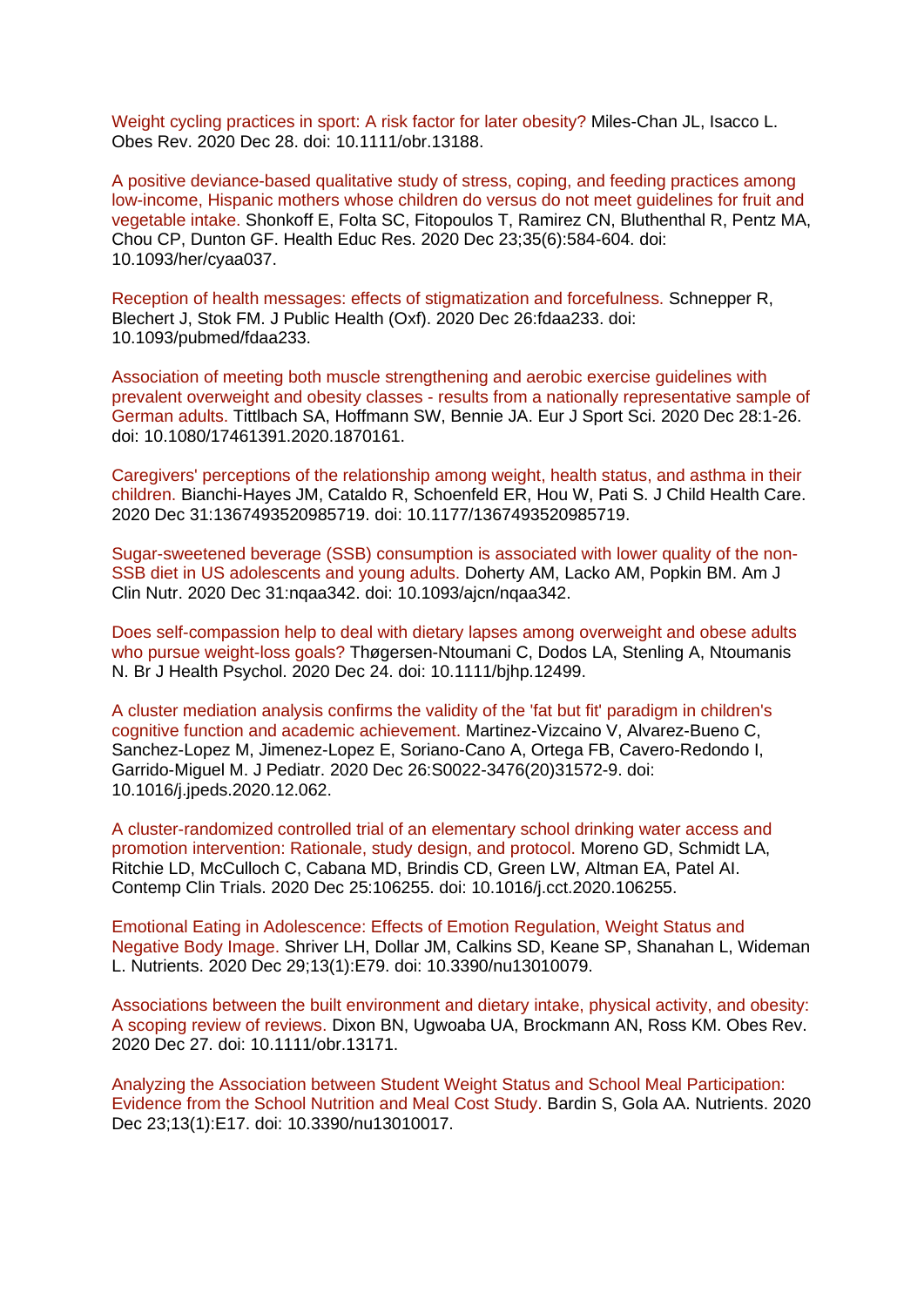[Can a Multicomponent-Overnight Camp Increase Physical Activity Among Danish Children?](https://eur01.safelinks.protection.outlook.com/?url=https%3A%2F%2Fpubmed.ncbi.nlm.nih.gov%2F33373978%2F&data=04%7C01%7CMaggie.Graham%40phe.gov.uk%7C802d34b5f9f84b8b50d108d8b157083b%7Cee4e14994a354b2ead475f3cf9de8666%7C0%7C0%7C637454334640699307%7CUnknown%7CTWFpbGZsb3d8eyJWIjoiMC4wLjAwMDAiLCJQIjoiV2luMzIiLCJBTiI6Ik1haWwiLCJXVCI6Mn0%3D%7C1000&sdata=mDBlMFqn3nYP%2By11oGairV6mxDezMUMW6gERI3u7fiA%3D&reserved=0)  [A Retrospective Cross-Sectional Study. J](https://eur01.safelinks.protection.outlook.com/?url=https%3A%2F%2Fpubmed.ncbi.nlm.nih.gov%2F33373978%2F&data=04%7C01%7CMaggie.Graham%40phe.gov.uk%7C802d34b5f9f84b8b50d108d8b157083b%7Cee4e14994a354b2ead475f3cf9de8666%7C0%7C0%7C637454334640699307%7CUnknown%7CTWFpbGZsb3d8eyJWIjoiMC4wLjAwMDAiLCJQIjoiV2luMzIiLCJBTiI6Ik1haWwiLCJXVCI6Mn0%3D%7C1000&sdata=mDBlMFqn3nYP%2By11oGairV6mxDezMUMW6gERI3u7fiA%3D&reserved=0)akobsen DD, Schipperijn J, Bruun JM. J Phys Act Health. 2021 Dec 29:1-7. doi: 10.1123/jpah.2020-0101.

[Improving Toddlers' Healthy Eating Habits and Self-regulation: A Randomized Controlled](https://eur01.safelinks.protection.outlook.com/?url=https%3A%2F%2Fpubmed.ncbi.nlm.nih.gov%2F33372118%2F&data=04%7C01%7CMaggie.Graham%40phe.gov.uk%7C802d34b5f9f84b8b50d108d8b157083b%7Cee4e14994a354b2ead475f3cf9de8666%7C0%7C0%7C637454334640709306%7CUnknown%7CTWFpbGZsb3d8eyJWIjoiMC4wLjAwMDAiLCJQIjoiV2luMzIiLCJBTiI6Ik1haWwiLCJXVCI6Mn0%3D%7C1000&sdata=toVBmOsgxFTRYGgY4ErhrRYk7ePVS2DH5GgoEzwmU0Q%3D&reserved=0)  [Trial. N](https://eur01.safelinks.protection.outlook.com/?url=https%3A%2F%2Fpubmed.ncbi.nlm.nih.gov%2F33372118%2F&data=04%7C01%7CMaggie.Graham%40phe.gov.uk%7C802d34b5f9f84b8b50d108d8b157083b%7Cee4e14994a354b2ead475f3cf9de8666%7C0%7C0%7C637454334640709306%7CUnknown%7CTWFpbGZsb3d8eyJWIjoiMC4wLjAwMDAiLCJQIjoiV2luMzIiLCJBTiI6Ik1haWwiLCJXVCI6Mn0%3D%7C1000&sdata=toVBmOsgxFTRYGgY4ErhrRYk7ePVS2DH5GgoEzwmU0Q%3D&reserved=0)ix RL, Francis LA, Feinberg ME, Gill S, Jones DE, Hostetler ML, Stifter CA. Pediatrics. 2021 Jan;147(1):e20193326. doi: 10.1542/peds.2019-3326.

[Exploring Responses to Body Weight Criticism: Defensive Avoidance When Weight Is Seen](https://eur01.safelinks.protection.outlook.com/?url=https%3A%2F%2Fpubmed.ncbi.nlm.nih.gov%2F33362660%2F&data=04%7C01%7CMaggie.Graham%40phe.gov.uk%7C802d34b5f9f84b8b50d108d8b157083b%7Cee4e14994a354b2ead475f3cf9de8666%7C0%7C0%7C637454334640709306%7CUnknown%7CTWFpbGZsb3d8eyJWIjoiMC4wLjAwMDAiLCJQIjoiV2luMzIiLCJBTiI6Ik1haWwiLCJXVCI6Mn0%3D%7C1000&sdata=%2BgEE%2BV4hwtggP8viwSeJdKVIk%2By2aTlAsHKIr2Huqic%3D&reserved=0)  [as Controllable. T](https://eur01.safelinks.protection.outlook.com/?url=https%3A%2F%2Fpubmed.ncbi.nlm.nih.gov%2F33362660%2F&data=04%7C01%7CMaggie.Graham%40phe.gov.uk%7C802d34b5f9f84b8b50d108d8b157083b%7Cee4e14994a354b2ead475f3cf9de8666%7C0%7C0%7C637454334640709306%7CUnknown%7CTWFpbGZsb3d8eyJWIjoiMC4wLjAwMDAiLCJQIjoiV2luMzIiLCJBTiI6Ik1haWwiLCJXVCI6Mn0%3D%7C1000&sdata=%2BgEE%2BV4hwtggP8viwSeJdKVIk%2By2aTlAsHKIr2Huqic%3D&reserved=0)äuber S, Flint SW, Gausel N. Front Psychol. 2020 Dec 7;11:598109. doi: 10.3389/fpsyg.2020.598109.

[Moving more and sitting less in schools: What's the next step? S](https://eur01.safelinks.protection.outlook.com/?url=https%3A%2F%2Fpubmed.ncbi.nlm.nih.gov%2F33359568%2F&data=04%7C01%7CMaggie.Graham%40phe.gov.uk%7C802d34b5f9f84b8b50d108d8b157083b%7Cee4e14994a354b2ead475f3cf9de8666%7C0%7C0%7C637454334640719302%7CUnknown%7CTWFpbGZsb3d8eyJWIjoiMC4wLjAwMDAiLCJQIjoiV2luMzIiLCJBTiI6Ik1haWwiLCJXVCI6Mn0%3D%7C1000&sdata=0AAQAEK%2B6Yy1CBif4IeK0dZTr%2FJ%2B77MnC5KQK607zJ8%3D&reserved=0)trieter L, Arena R, Huizar M. Prog Cardiovasc Dis. 2020 Dec 24:S0033-0620(20)30204-8. doi: 10.1016/j.pcad.2020.12.002.

[Papás Saludables, Niños Saludables: Perspectives From Hispanic Parents](https://eur01.safelinks.protection.outlook.com/?url=https%3A%2F%2Fpubmed.ncbi.nlm.nih.gov%2F33358181%2F&data=04%7C01%7CMaggie.Graham%40phe.gov.uk%7C802d34b5f9f84b8b50d108d8b157083b%7Cee4e14994a354b2ead475f3cf9de8666%7C0%7C0%7C637454334640729298%7CUnknown%7CTWFpbGZsb3d8eyJWIjoiMC4wLjAwMDAiLCJQIjoiV2luMzIiLCJBTiI6Ik1haWwiLCJXVCI6Mn0%3D%7C1000&sdata=W%2FjVVvGf6TB%2FWm%2B0BivqYswPDcaEl3kDg6p59ln8kG0%3D&reserved=0) and Children in a [Culturally Adapted Father-Focused Obesity Program. P](https://eur01.safelinks.protection.outlook.com/?url=https%3A%2F%2Fpubmed.ncbi.nlm.nih.gov%2F33358181%2F&data=04%7C01%7CMaggie.Graham%40phe.gov.uk%7C802d34b5f9f84b8b50d108d8b157083b%7Cee4e14994a354b2ead475f3cf9de8666%7C0%7C0%7C637454334640729298%7CUnknown%7CTWFpbGZsb3d8eyJWIjoiMC4wLjAwMDAiLCJQIjoiV2luMzIiLCJBTiI6Ik1haWwiLCJXVCI6Mn0%3D%7C1000&sdata=W%2FjVVvGf6TB%2FWm%2B0BivqYswPDcaEl3kDg6p59ln8kG0%3D&reserved=0)erez O, Beltran A, Isbell T, Galdamez-Calderon E, Baranowski T, Morgan PJ, O'Connor TM. J Nutr Educ Behav. 2020 Dec 21:S1499-4046(20)30715-6. doi: 10.1016/j.jneb.2020.11.006.

[\[back to top\]](#page-0-2)

#### *International: Research related to COVID-19*

[Physical Activity Recommendations during COVID-19: Narrative Review. P](https://eur01.safelinks.protection.outlook.com/?url=https%3A%2F%2Fpubmed.ncbi.nlm.nih.gov%2F33374109%2F&data=04%7C01%7CMaggie.Graham%40phe.gov.uk%7C802d34b5f9f84b8b50d108d8b157083b%7Cee4e14994a354b2ead475f3cf9de8666%7C0%7C0%7C637454334640429470%7CUnknown%7CTWFpbGZsb3d8eyJWIjoiMC4wLjAwMDAiLCJQIjoiV2luMzIiLCJBTiI6Ik1haWwiLCJXVCI6Mn0%3D%7C1000&sdata=O2tV2xpWfFF%2FKVXbEXMT03TKVBN89u5PDkczoVwcl2o%3D&reserved=0)olero P, Rebollo-Seco C, Adsuar JC, Pérez-Gómez J, Rojo-Ramos J, Manzano-Redondo F, Garcia-Gordillo MÁ, Carlos-Vivas J. Int J Environ Res Public Health. 2020 Dec 24;18(1):E65. doi: 10.3390/ijerph18010065.

[Hypertension, Diabetes and Obesity, Major Risk Factors for Death in Patients With COVID-](https://eur01.safelinks.protection.outlook.com/?url=https%3A%2F%2Fpubmed.ncbi.nlm.nih.gov%2F33380361%2F&data=04%7C01%7CMaggie.Graham%40phe.gov.uk%7C802d34b5f9f84b8b50d108d8b157083b%7Cee4e14994a354b2ead475f3cf9de8666%7C0%7C0%7C637454334640509422%7CUnknown%7CTWFpbGZsb3d8eyJWIjoiMC4wLjAwMDAiLCJQIjoiV2luMzIiLCJBTiI6Ik1haWwiLCJXVCI6Mn0%3D%7C1000&sdata=FGX4xHDivzwpaIJJVuoISrIXRRxxutDTnoXQMJjoYgw%3D&reserved=0)[19 in Mexico. P](https://eur01.safelinks.protection.outlook.com/?url=https%3A%2F%2Fpubmed.ncbi.nlm.nih.gov%2F33380361%2F&data=04%7C01%7CMaggie.Graham%40phe.gov.uk%7C802d34b5f9f84b8b50d108d8b157083b%7Cee4e14994a354b2ead475f3cf9de8666%7C0%7C0%7C637454334640509422%7CUnknown%7CTWFpbGZsb3d8eyJWIjoiMC4wLjAwMDAiLCJQIjoiV2luMzIiLCJBTiI6Ik1haWwiLCJXVCI6Mn0%3D%7C1000&sdata=FGX4xHDivzwpaIJJVuoISrIXRRxxutDTnoXQMJjoYgw%3D&reserved=0)eña JE, Rascón-Pacheco RA, Ascencio-Montiel IJ, González-Figueroa E, Fernández-Gárate JE, Medina-Gómez OS, Borja-Bustamante P, Santillán-Oropeza JA, Borja-Aburto VH. Arch Med Res. 2020 Dec 16:S0188-4409(20)32243-8. doi: 10.1016/j.arcmed.2020.12.002.

[Physical activity recommendations during the COVID-19 pandemic: a practical approach for](https://eur01.safelinks.protection.outlook.com/?url=https%3A%2F%2Fpubmed.ncbi.nlm.nih.gov%2F33371695%2F&data=04%7C01%7CMaggie.Graham%40phe.gov.uk%7C802d34b5f9f84b8b50d108d8b157083b%7Cee4e14994a354b2ead475f3cf9de8666%7C0%7C0%7C637454334640699307%7CUnknown%7CTWFpbGZsb3d8eyJWIjoiMC4wLjAwMDAiLCJQIjoiV2luMzIiLCJBTiI6Ik1haWwiLCJXVCI6Mn0%3D%7C1000&sdata=eb1f3C2EroqVvmSFgQ2QXDaJpCj6XXdUnuwOwmDGs%2FY%3D&reserved=0)  [different target groups. B](https://eur01.safelinks.protection.outlook.com/?url=https%3A%2F%2Fpubmed.ncbi.nlm.nih.gov%2F33371695%2F&data=04%7C01%7CMaggie.Graham%40phe.gov.uk%7C802d34b5f9f84b8b50d108d8b157083b%7Cee4e14994a354b2ead475f3cf9de8666%7C0%7C0%7C637454334640699307%7CUnknown%7CTWFpbGZsb3d8eyJWIjoiMC4wLjAwMDAiLCJQIjoiV2luMzIiLCJBTiI6Ik1haWwiLCJXVCI6Mn0%3D%7C1000&sdata=eb1f3C2EroqVvmSFgQ2QXDaJpCj6XXdUnuwOwmDGs%2FY%3D&reserved=0)aena Morales S, Tauler Riera P, Aguiló Pons A, García Taibo O. Nutr Hosp. 2020 Dec 29. doi: 10.20960/nh.03363.

[\[back to top\]](#page-0-2)

### <span id="page-4-0"></span>**Systematic reviews**

[Zumba®, Fat Mass and Maximum Oxygen Consumption: A Systematic Review and Meta-](https://eur01.safelinks.protection.outlook.com/?url=https%3A%2F%2Fpubmed.ncbi.nlm.nih.gov%2F33375758%2F&data=04%7C01%7CMaggie.Graham%40phe.gov.uk%7C802d34b5f9f84b8b50d108d8b157083b%7Cee4e14994a354b2ead475f3cf9de8666%7C0%7C0%7C637454334640449456%7CUnknown%7CTWFpbGZsb3d8eyJWIjoiMC4wLjAwMDAiLCJQIjoiV2luMzIiLCJBTiI6Ik1haWwiLCJXVCI6Mn0%3D%7C1000&sdata=usA%2FWbD9mq7euKtTXaJnbO6ZvGaU213VeZCS4vp9%2BT8%3D&reserved=0)[Analysis.](https://eur01.safelinks.protection.outlook.com/?url=https%3A%2F%2Fpubmed.ncbi.nlm.nih.gov%2F33375758%2F&data=04%7C01%7CMaggie.Graham%40phe.gov.uk%7C802d34b5f9f84b8b50d108d8b157083b%7Cee4e14994a354b2ead475f3cf9de8666%7C0%7C0%7C637454334640449456%7CUnknown%7CTWFpbGZsb3d8eyJWIjoiMC4wLjAwMDAiLCJQIjoiV2luMzIiLCJBTiI6Ik1haWwiLCJXVCI6Mn0%3D%7C1000&sdata=usA%2FWbD9mq7euKtTXaJnbO6ZvGaU213VeZCS4vp9%2BT8%3D&reserved=0) Chavarrias M, Villafaina S, Lavín-Pérez AM, Carlos-Vivas J, Merellano-Navarro E, Pérez-Gómez J. Int J Environ Res Public Health. 2020 Dec 25;18(1):E105. doi: 10.3390/ijerph18010105.

[Green Space Exposure Association with Type 2 Diabetes Mellitus, Physical Activity, and](https://eur01.safelinks.protection.outlook.com/?url=https%3A%2F%2Fpubmed.ncbi.nlm.nih.gov%2F33375559%2F&data=04%7C01%7CMaggie.Graham%40phe.gov.uk%7C802d34b5f9f84b8b50d108d8b157083b%7Cee4e14994a354b2ead475f3cf9de8666%7C0%7C0%7C637454334640659341%7CUnknown%7CTWFpbGZsb3d8eyJWIjoiMC4wLjAwMDAiLCJQIjoiV2luMzIiLCJBTiI6Ik1haWwiLCJXVCI6Mn0%3D%7C1000&sdata=caHo6hKyhZv5bF%2F5LZL%2F7qnk5GoN7jbcgAc2ivpEaBc%3D&reserved=0)  [Obesity: A Systematic Review. D](https://eur01.safelinks.protection.outlook.com/?url=https%3A%2F%2Fpubmed.ncbi.nlm.nih.gov%2F33375559%2F&data=04%7C01%7CMaggie.Graham%40phe.gov.uk%7C802d34b5f9f84b8b50d108d8b157083b%7Cee4e14994a354b2ead475f3cf9de8666%7C0%7C0%7C637454334640659341%7CUnknown%7CTWFpbGZsb3d8eyJWIjoiMC4wLjAwMDAiLCJQIjoiV2luMzIiLCJBTiI6Ik1haWwiLCJXVCI6Mn0%3D%7C1000&sdata=caHo6hKyhZv5bF%2F5LZL%2F7qnk5GoN7jbcgAc2ivpEaBc%3D&reserved=0)e la Fuente F, Saldías MA, Cubillos C, Mery G, Carvajal D, Bowen M, Bertoglia MP. Int J Environ Res Public Health. 2020 Dec 25;18(1):E97. doi: 10.3390/ijerph18010097.